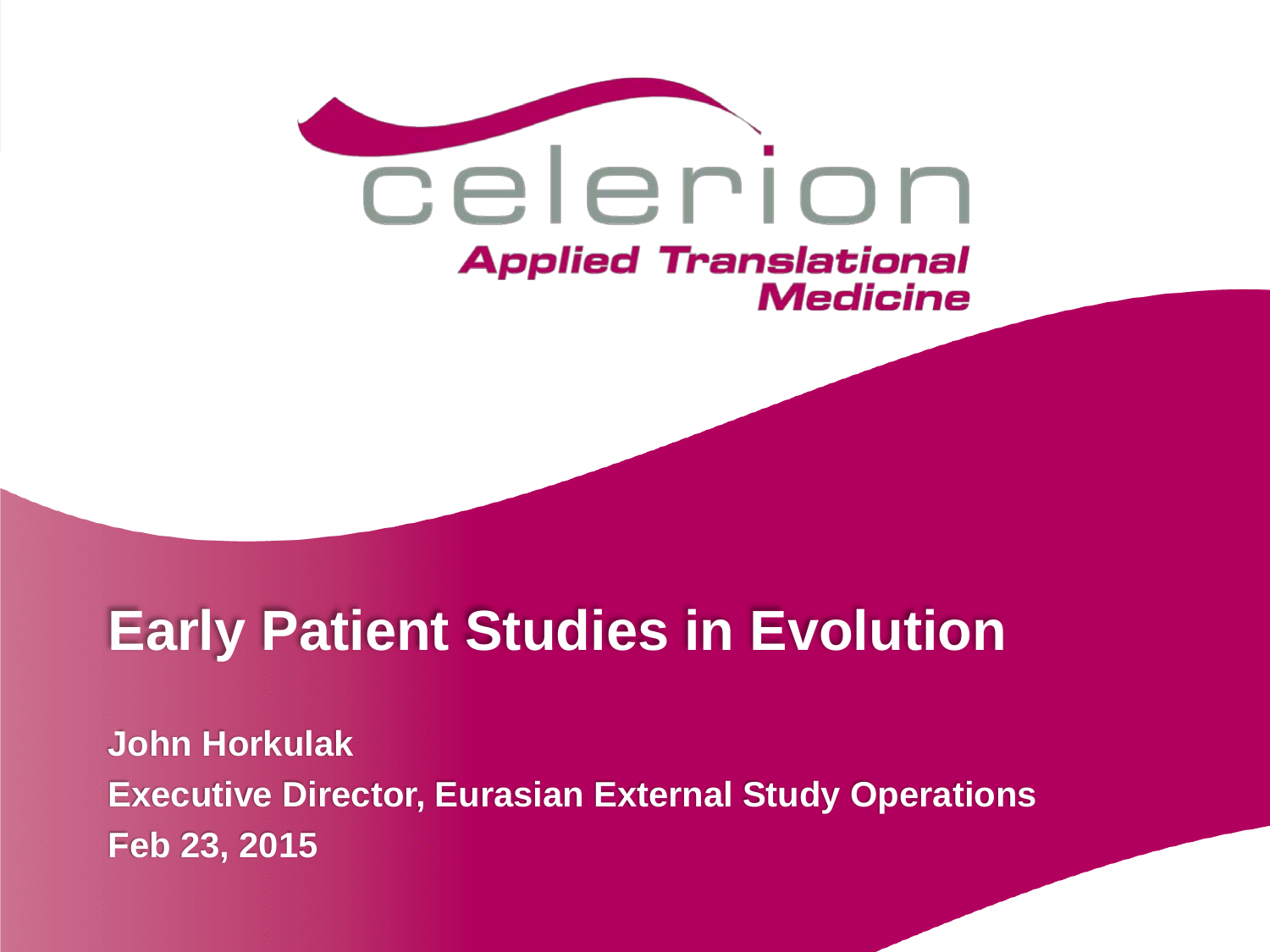#### **Questions**

- **How are early phase studies evolving and why the push for studying patients earlier in clinical development?**
- **What are some challenges and** strategies for engaging patients in early studies?



**How can we leverage networks to** enable more efficient and effective early clinical development programs?

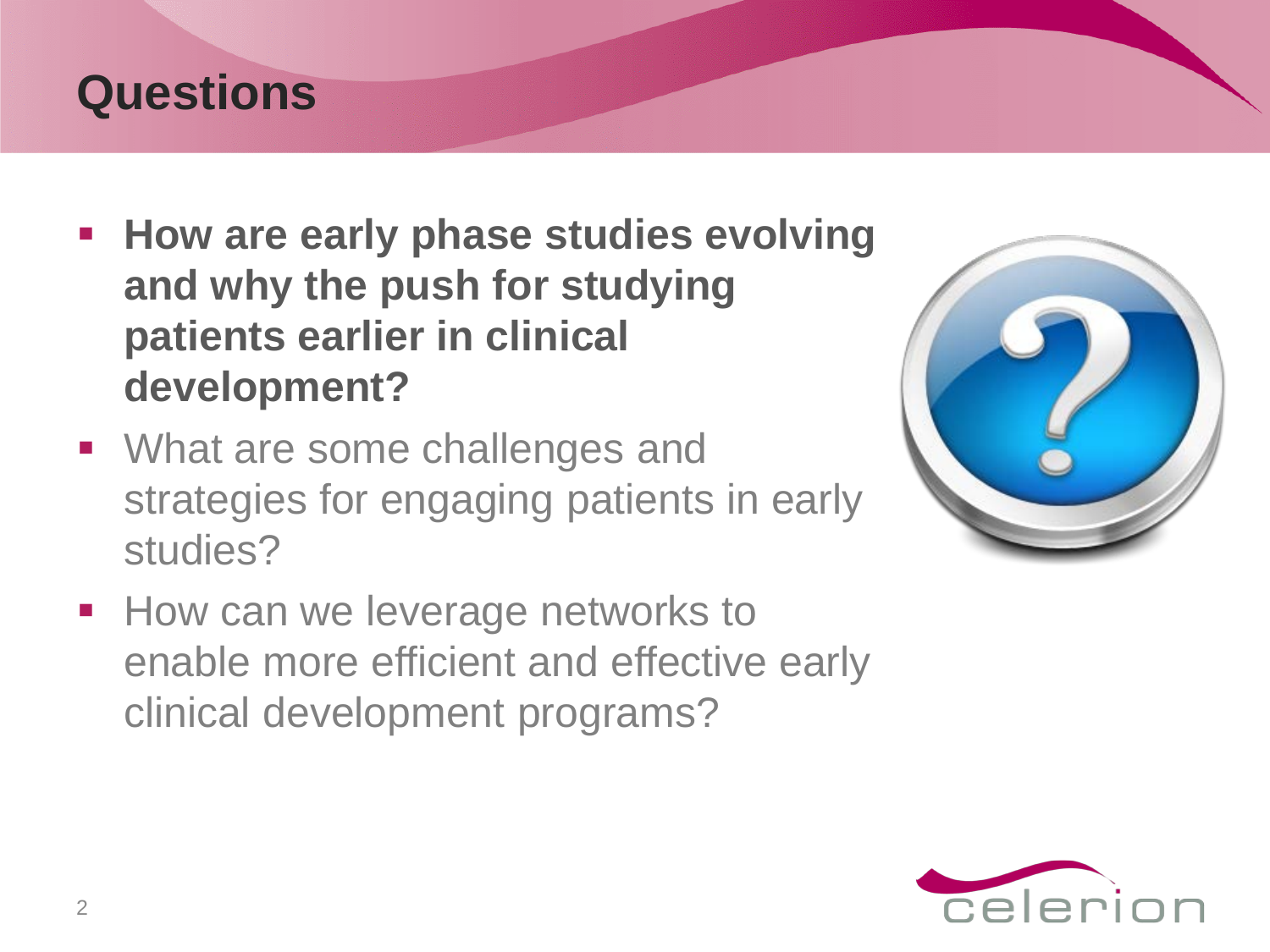## **Emerging Paradigm**



Source: William Blair & Company, (Bain and Company) Covance Investors Overview June 16, 2010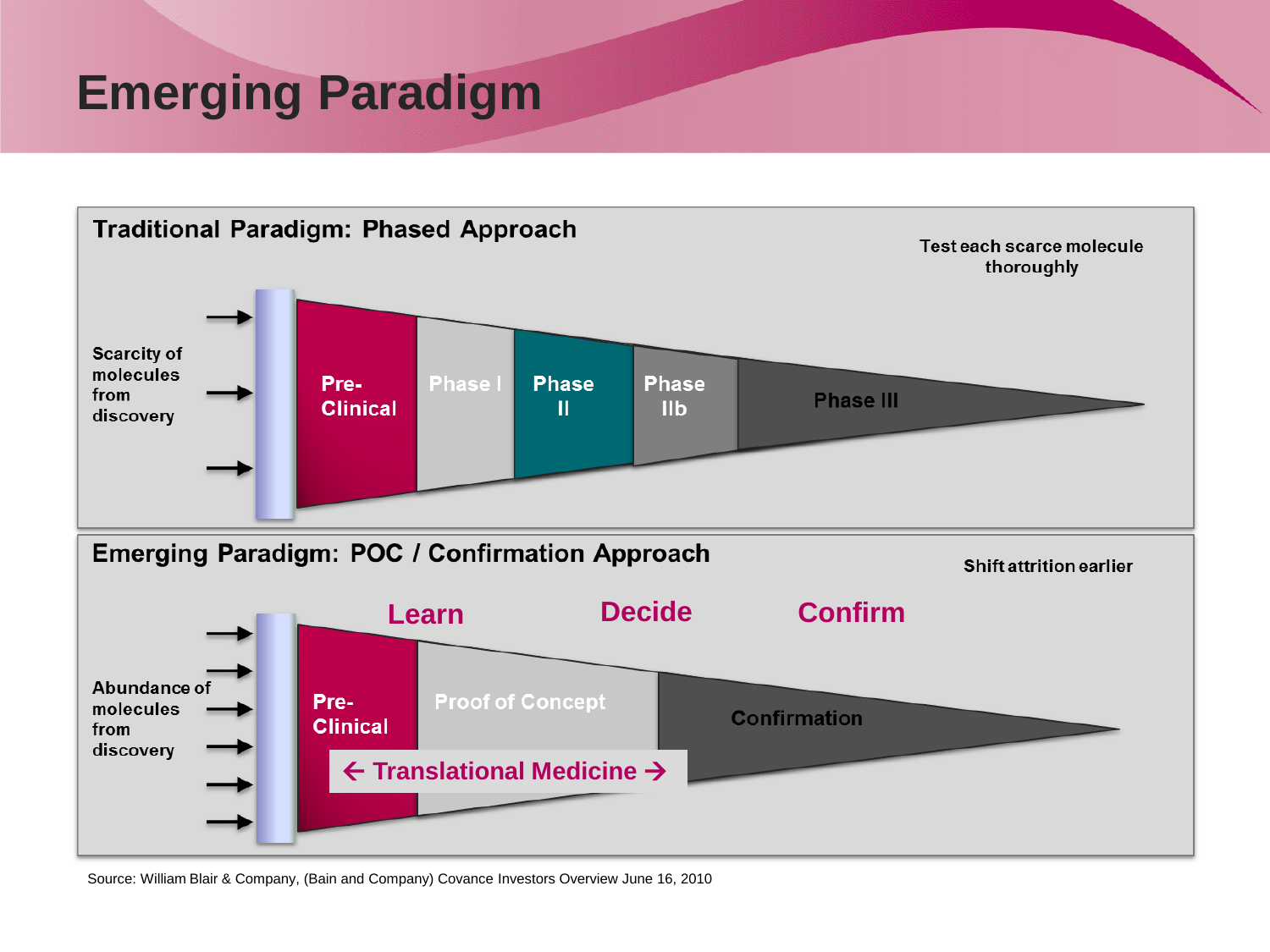## **What's Driving Evolution of New Paradigm?**

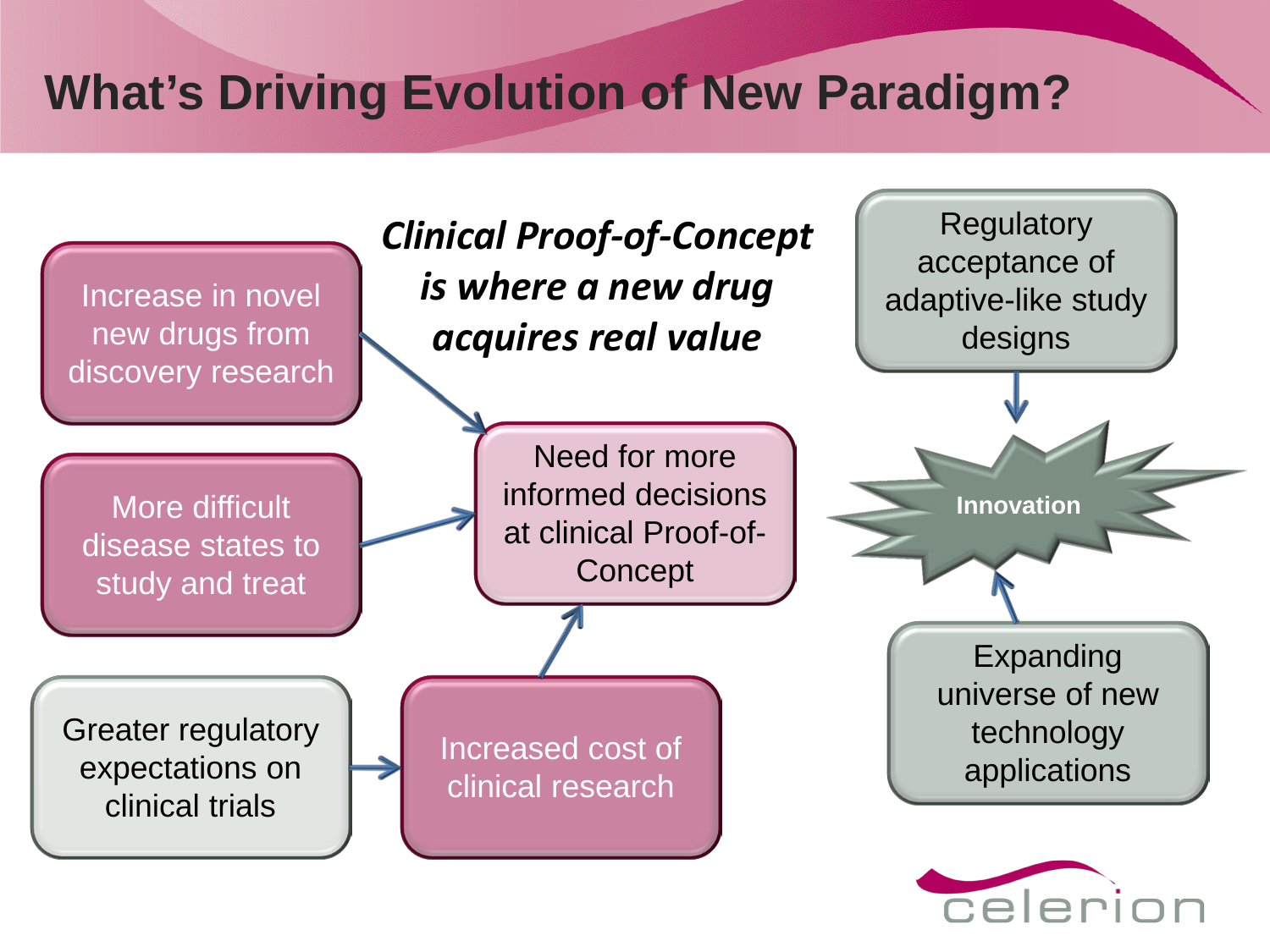## **Key Aspect of Emerging Paradigm**

For an early sense that a drug is working in humans as it was designed, you need access to:



**Patients** 

- **Relatively small number**
- Stable disease
- Minimal confounding treatments
- **Appropriately motivated**



Investigators / Clinical Trial Centers

- Relatively small number of sites
- **Scientifically / medically robust**
- **EXECONTROLLERGY SETTING**
- Follow global GCP standards
- Ethical conduct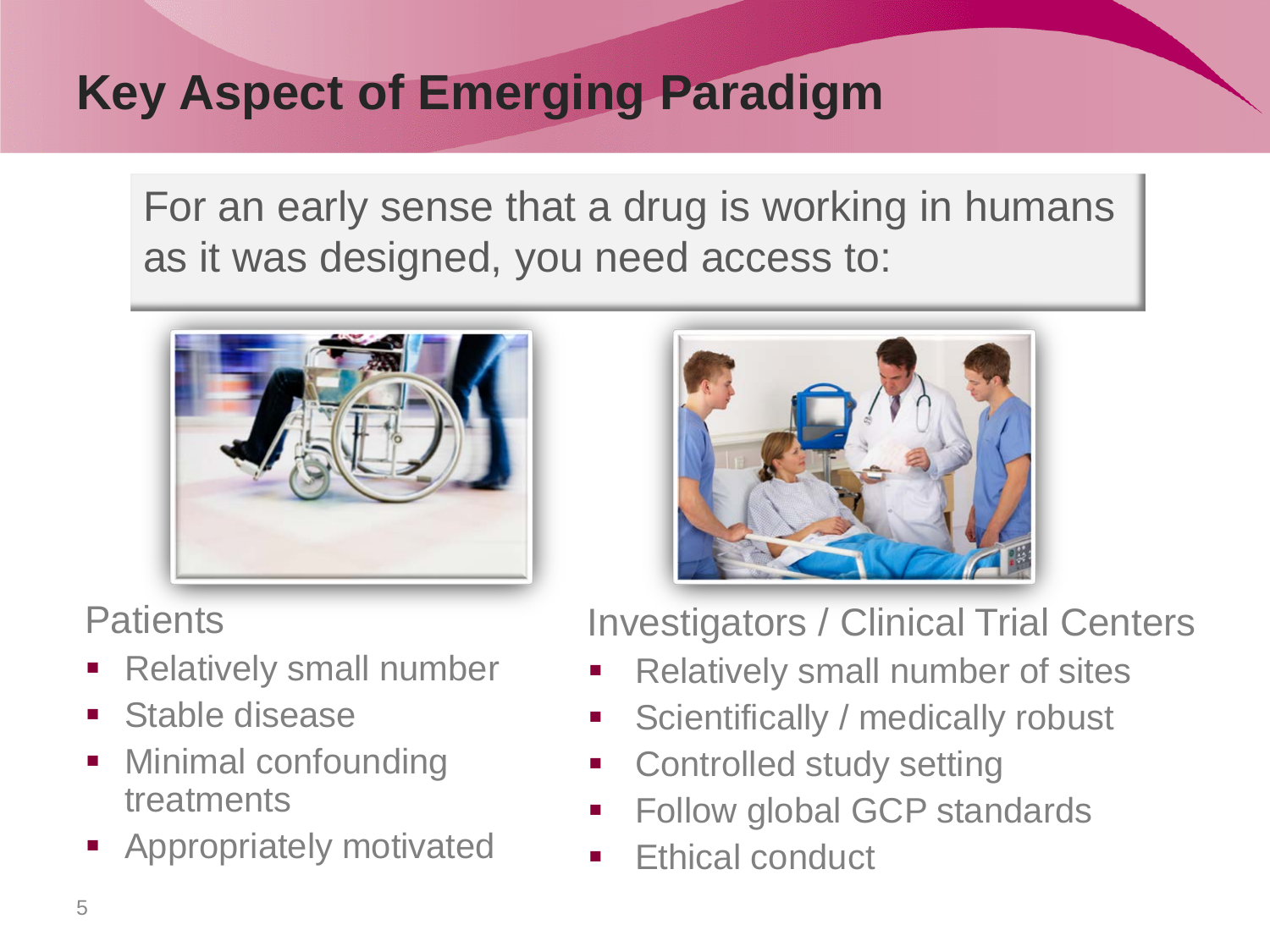#### **Questions**

- How are early phase studies evolving and why the push for studying patients earlier in clinical development?
- **What are some challenges and strategies for engaging patients in early studies?**
- **How can we leverage networks to** enable more efficient and effective early clinical development programs?



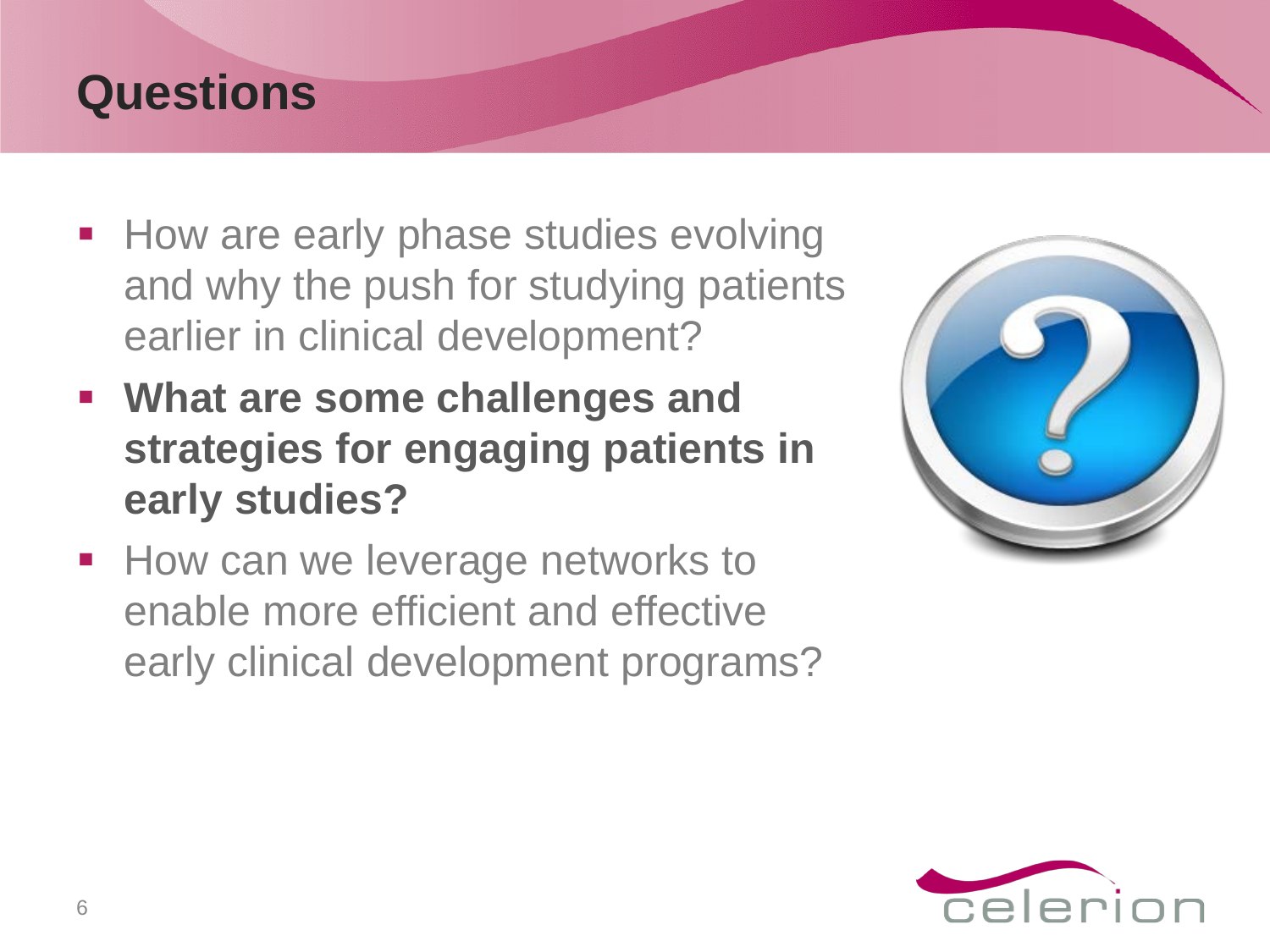# **The Challenge of Recruiting Patients to Early Clinical Studies**

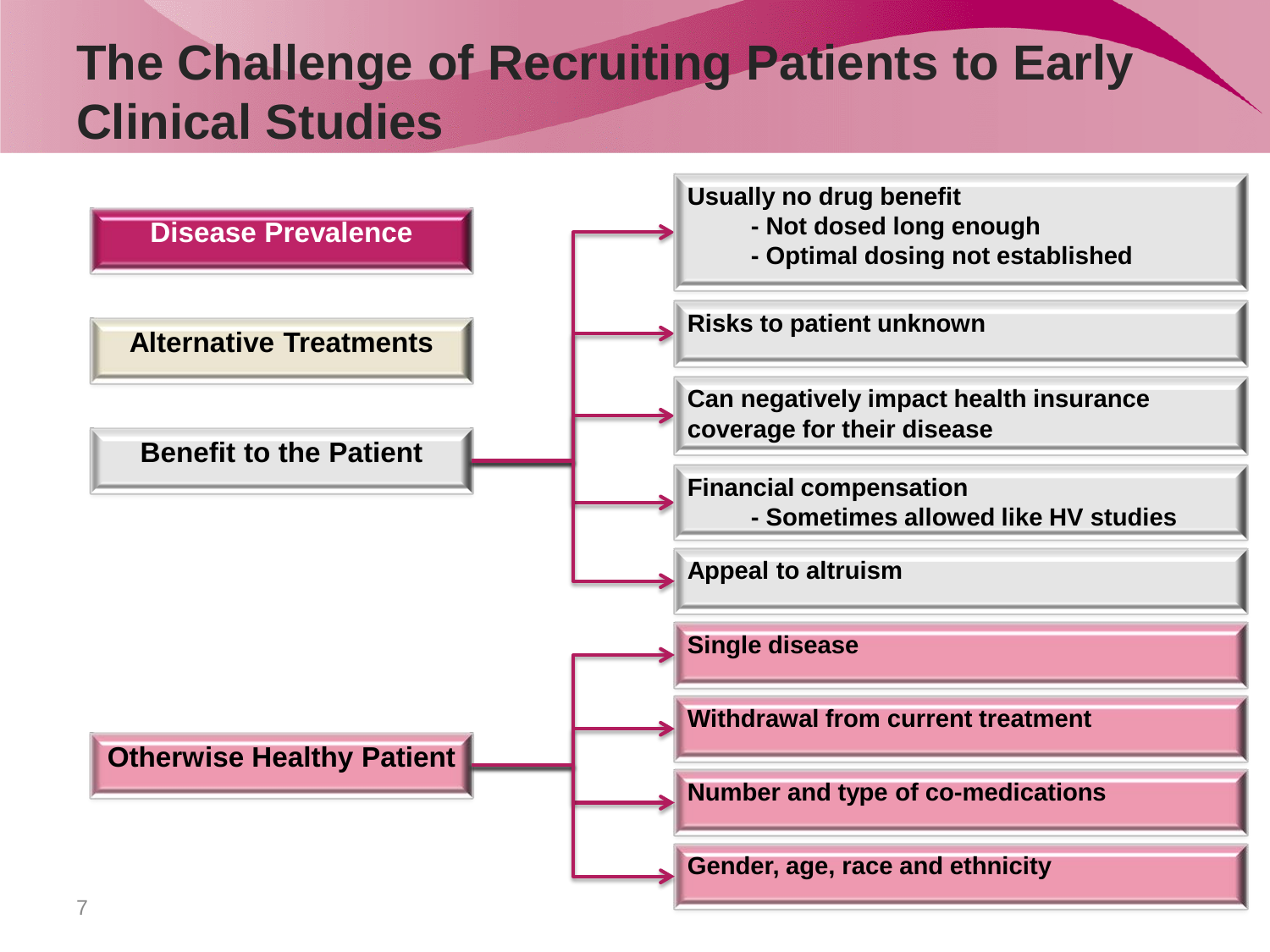# **The Challenge of Recruiting Sites**

- **Resources** 
	- Dedicated for research
	- **Performance standards for clinical studies**
- **E** Compounding Pharmacy
	- **B** Sterile
	- **Solid dosage forms**
	- **Suspensions**
	- **Solutions**
- Complex sample processing/handling capabilities
- Deep operational expertise
	- **Method development**
	- Special capabilities (e.g. CSF sampling, glucose clamping, evoked potential testing)

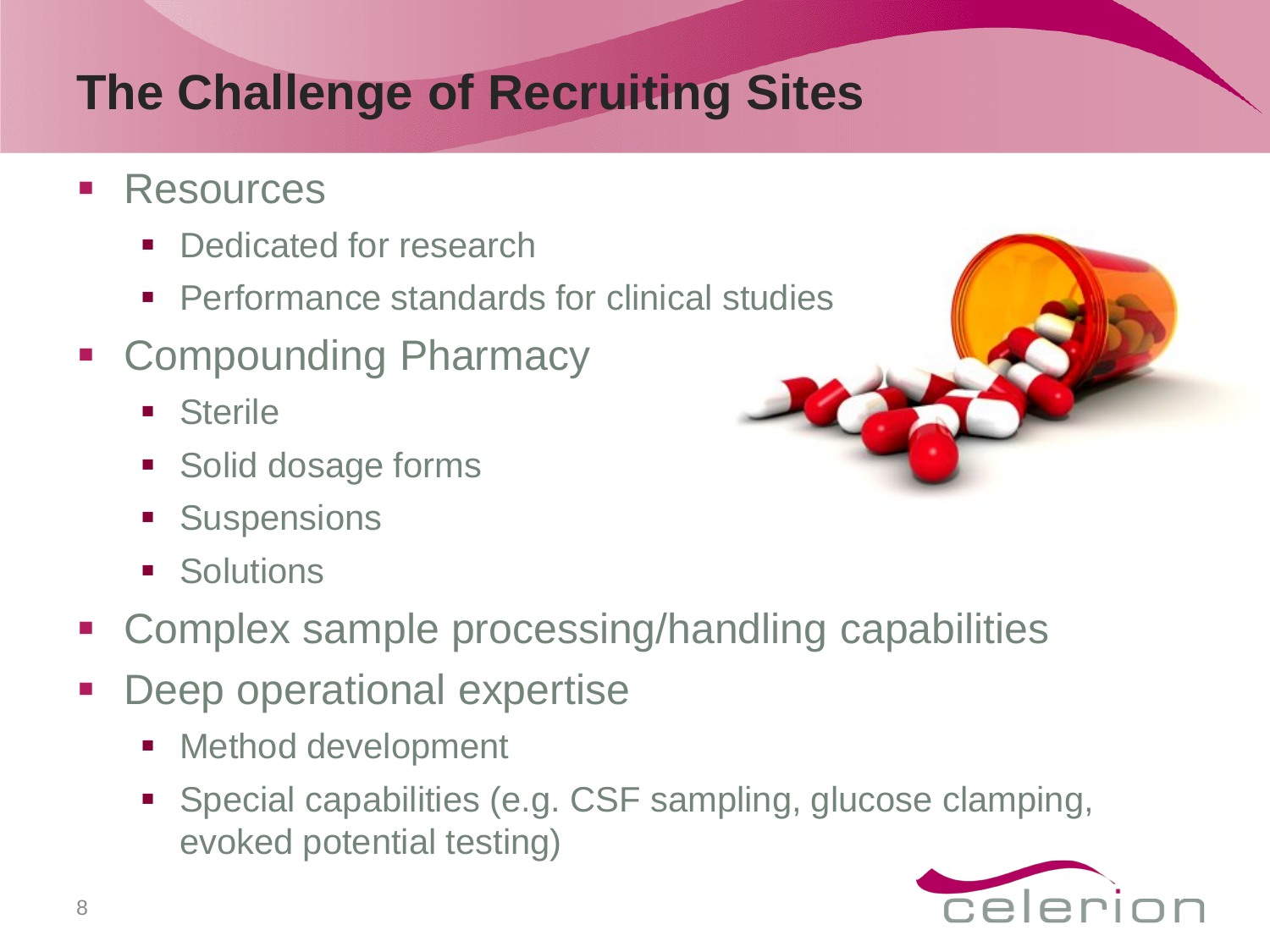#### **Resources Dedicated to Research**





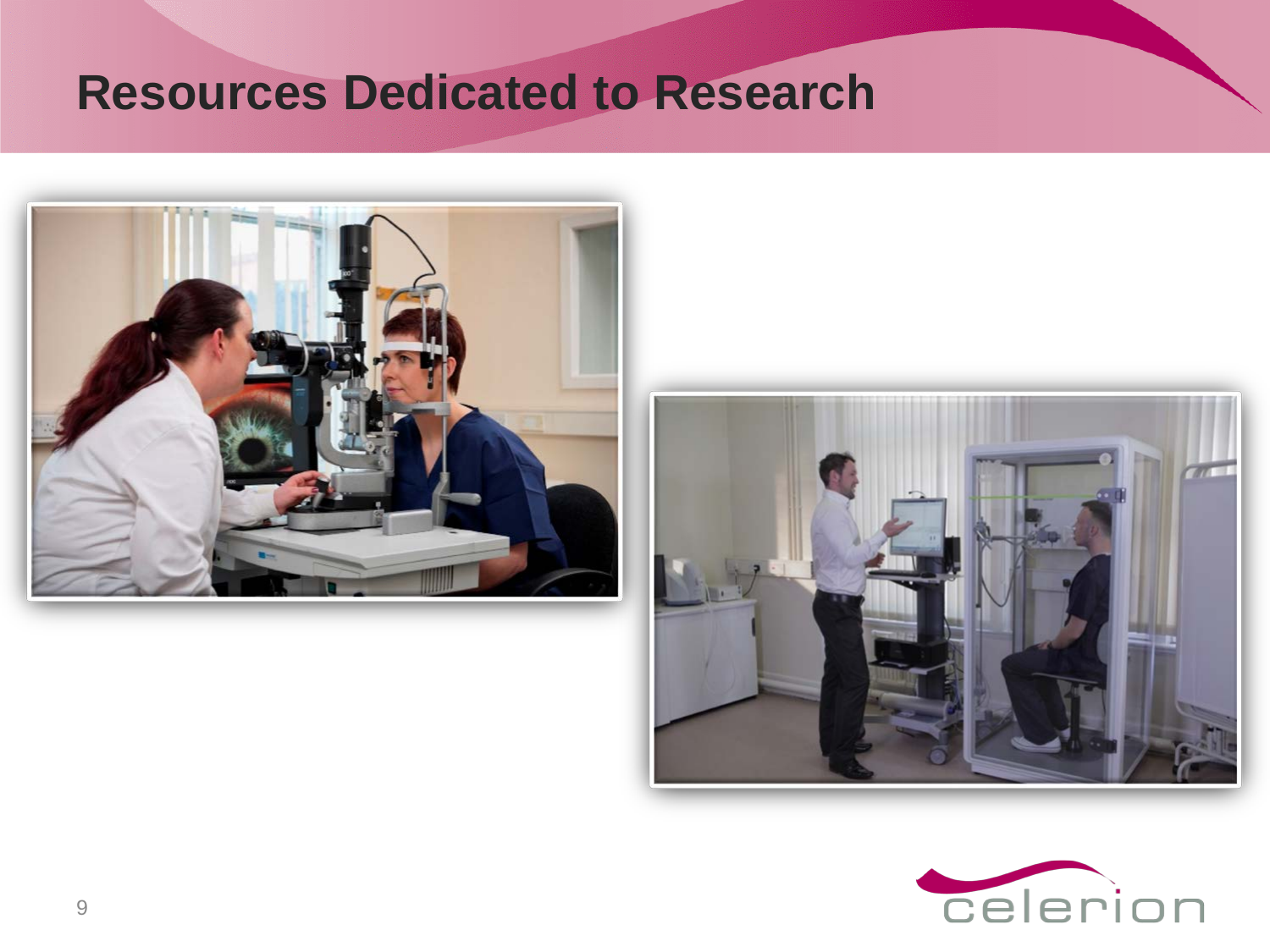#### **Questions**

- How are early phase studies evolving and why the push for studying patients earlier in clinical development?
- What are some challenges and strategies for engaging patients in early studies?
- **How can we leverage networks to enable more efficient and effective early clinical development programs?**



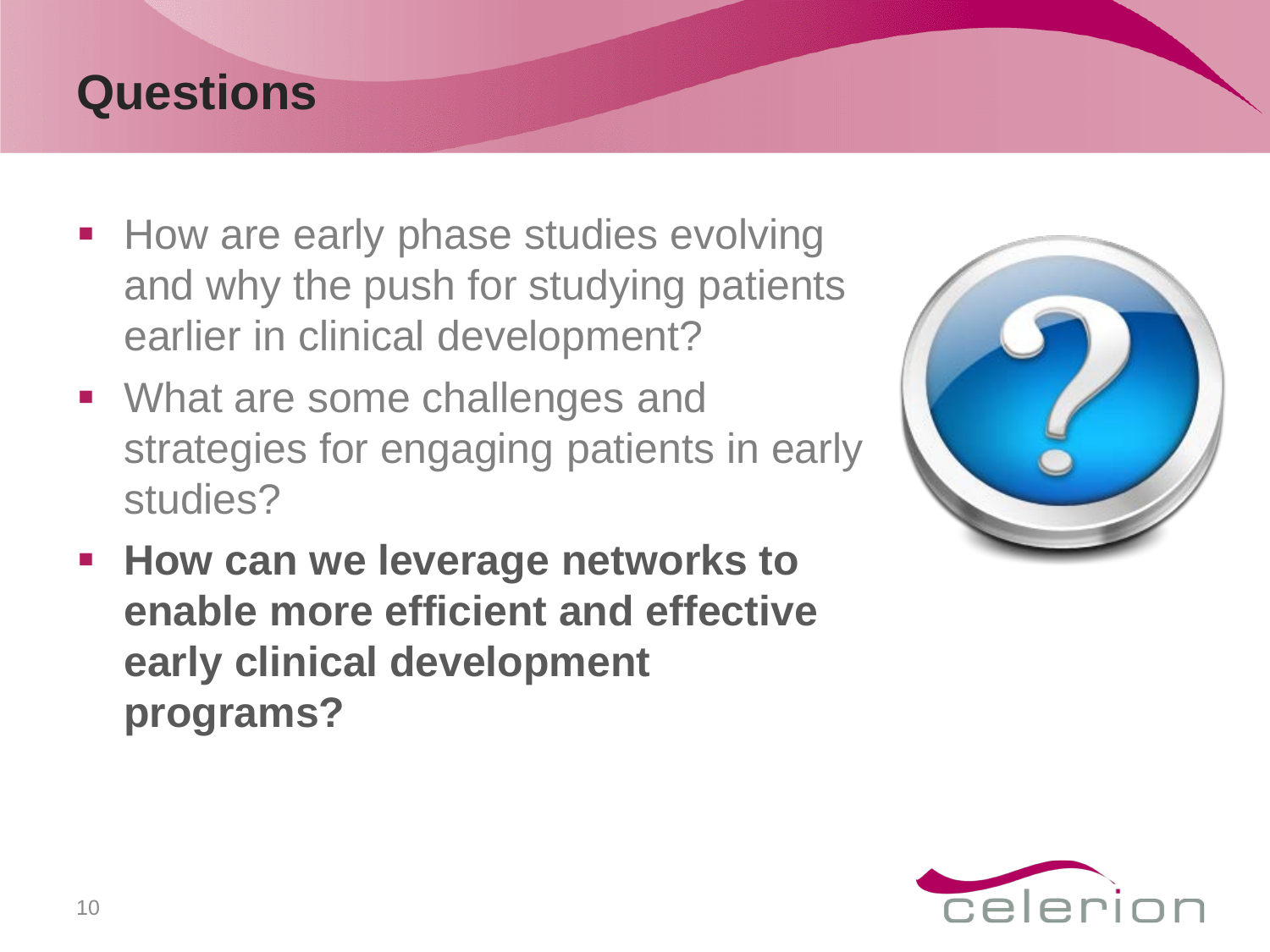## **Global Clinical Pharmacology Unit Networks**

- **Most patient needs in early clinical research cannot be** met by a single center
- Increasing the number of sites has its own challenges
- **Need to evolve similar partnering and alliance models** among groups of clinical pharmacology units
	- Work to same quality standards (undergo common systems QA audits)
	- Coordinated through a group which also brings in other study services as protocol preparation, bioanalysis, PK, DM and stats, CSR preparation

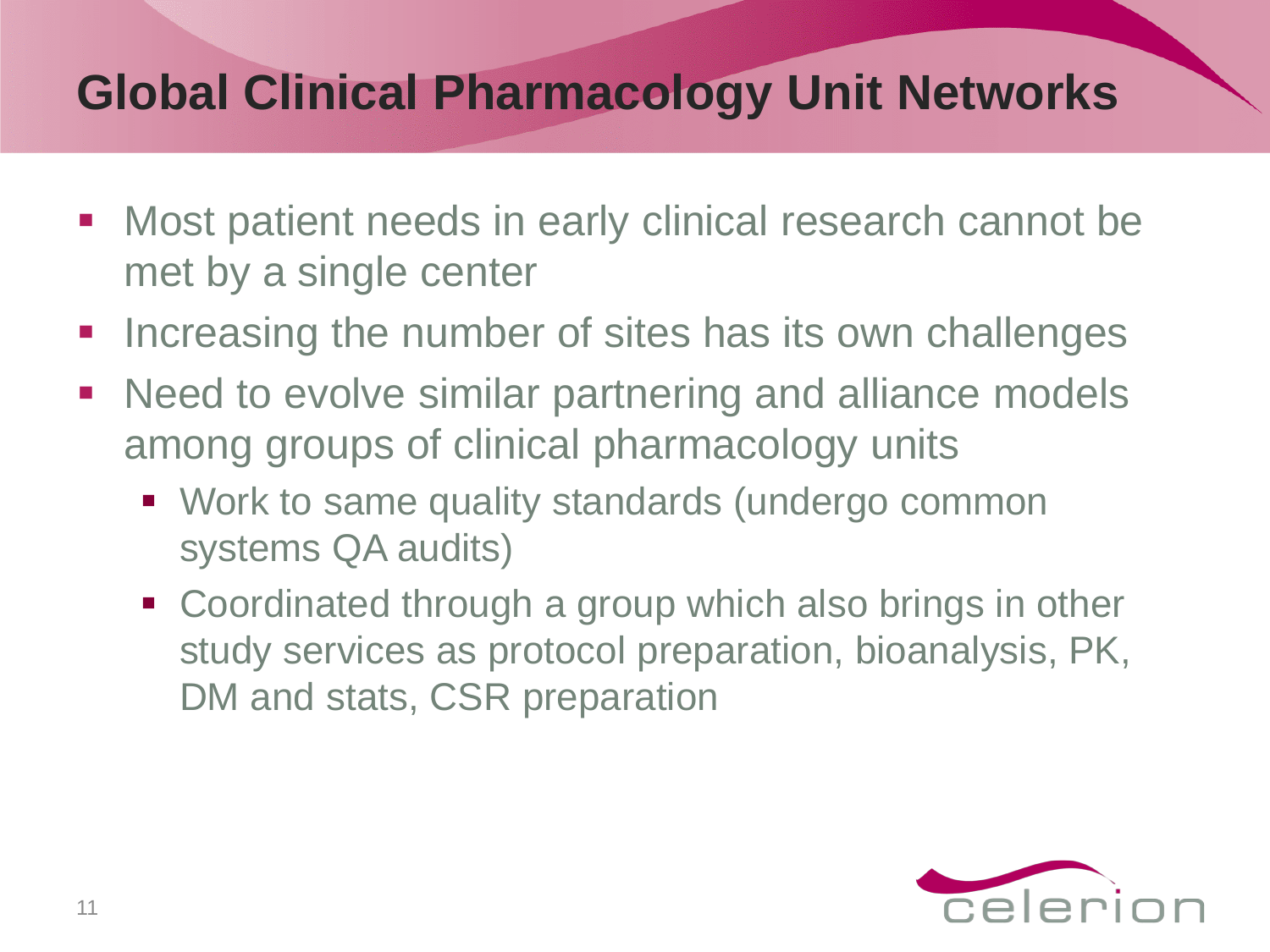## **Examples of networks and therapeutic clusters**

| <b>Patient Population</b>                                                                                       | <b>Internal</b> | <b>External Network</b>                                                                                                     |
|-----------------------------------------------------------------------------------------------------------------|-----------------|-----------------------------------------------------------------------------------------------------------------------------|
| <b>Respiratory and Inflammatory</b><br>(asthma, COPD, cystic fibrosis)                                          | <b>Belfast</b>  | <b>Strong network in UK and Germany (therapeutic cluster)</b>                                                               |
| Ophthalmology                                                                                                   | <b>Belfast</b>  | Strong network in UK and Germany (therapeutic cluster)                                                                      |
| <b>Cardiovascular</b><br>(hypertension, hypercholesterolemia,<br>hyperlipidemia, thrombosis)                    | <b>Belfast</b>  | Strong networks in Europe and Korea (therapeutic cluster)                                                                   |
| <b>Oncology</b><br>(blood, breast, colon, prostate, lung,<br>pancreatic, ovarian, skin)                         |                 | Strong networks in Korea (therapeutic cluster)<br><b>Good access in Europe</b><br>Major academic cancer centers dominate NA |
| <b>Renal or Hepatic Insufficiency</b>                                                                           |                 | <b>Strong network in US and Europe</b>                                                                                      |
| Rheumatoid Diseases (RA, OA, SLE)                                                                               | <b>Belfast</b>  | Strong networks in Korea and in Europe (therapeutic cluster)                                                                |
| <b>CNS /Neurology</b><br>(Alzheimer's, schizophrenia, anxiety,<br>depression, pain, Parkinson's,<br>convulsion) |                 | Collaborative neuroscience network in US<br>Good access in Europe and Korea                                                 |
| <b>Infectious Disease</b><br>(HIV, HCV, HSV, influenza, bacterial)                                              |                 | HCV – Europe and Korean sites (Asian phenotypes),<br>Influenza/bacterial: access in Europe and Korea                        |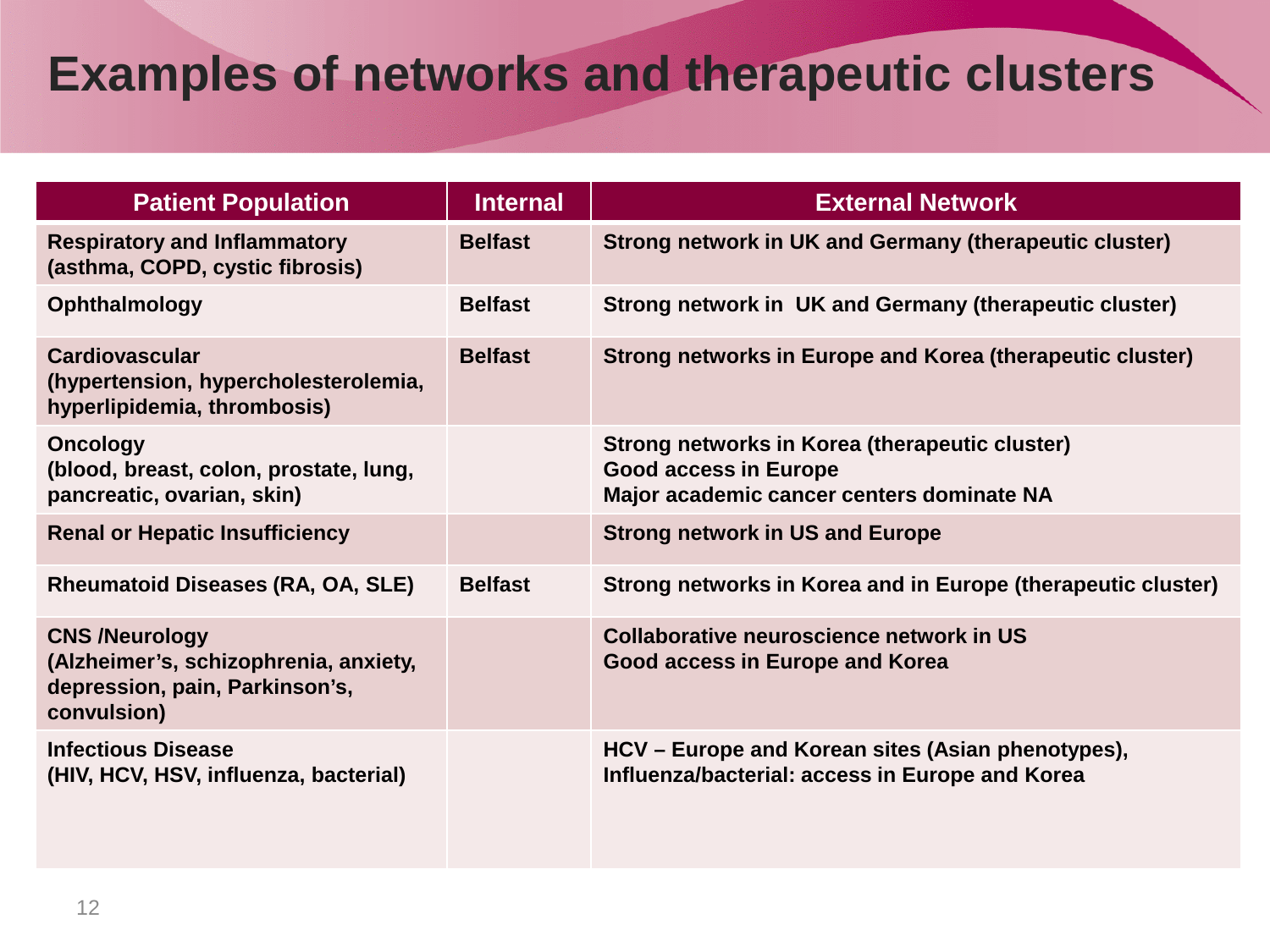### **Celerion Locations**

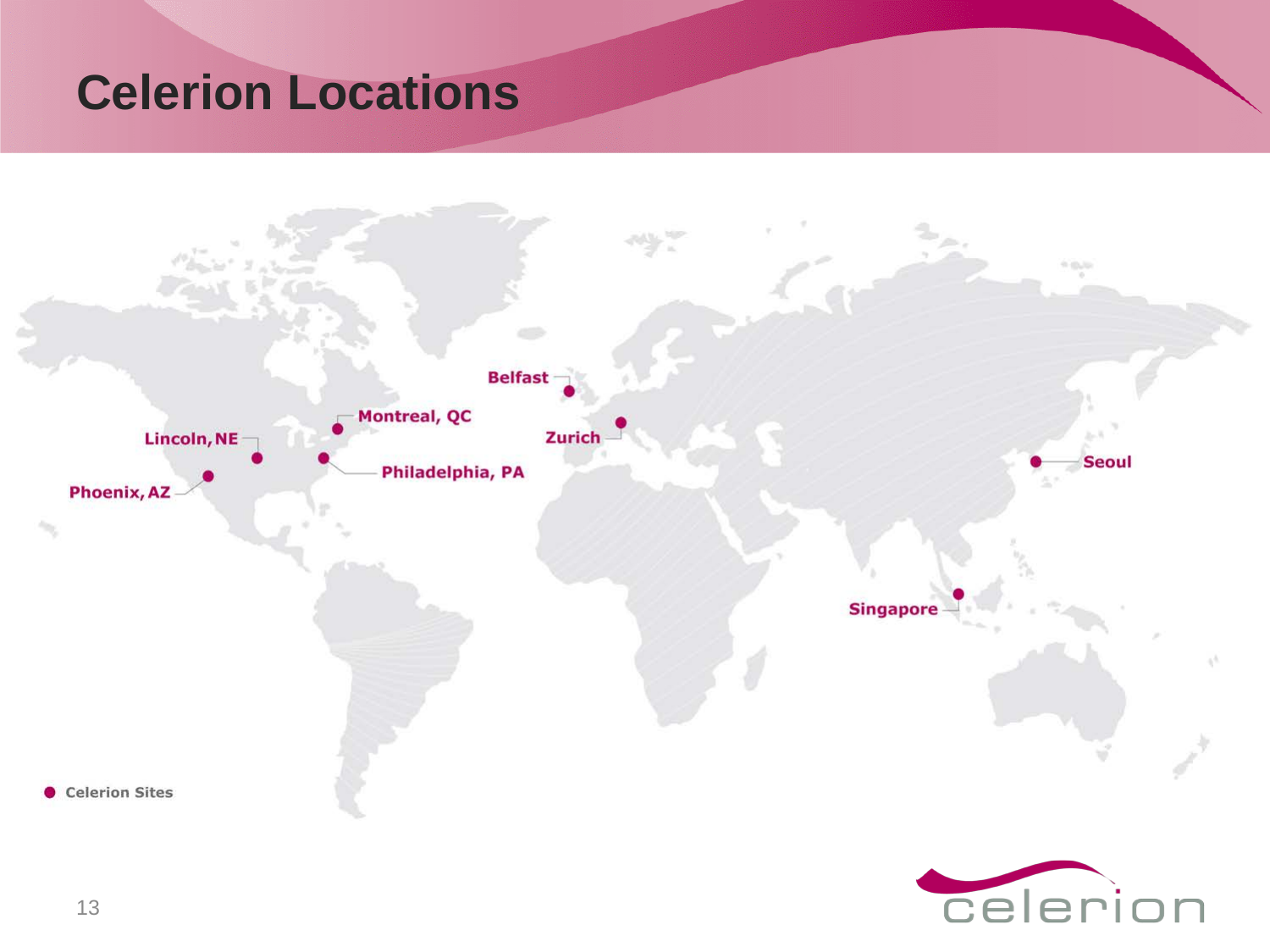## **Celerion Locations and Partner Sites**